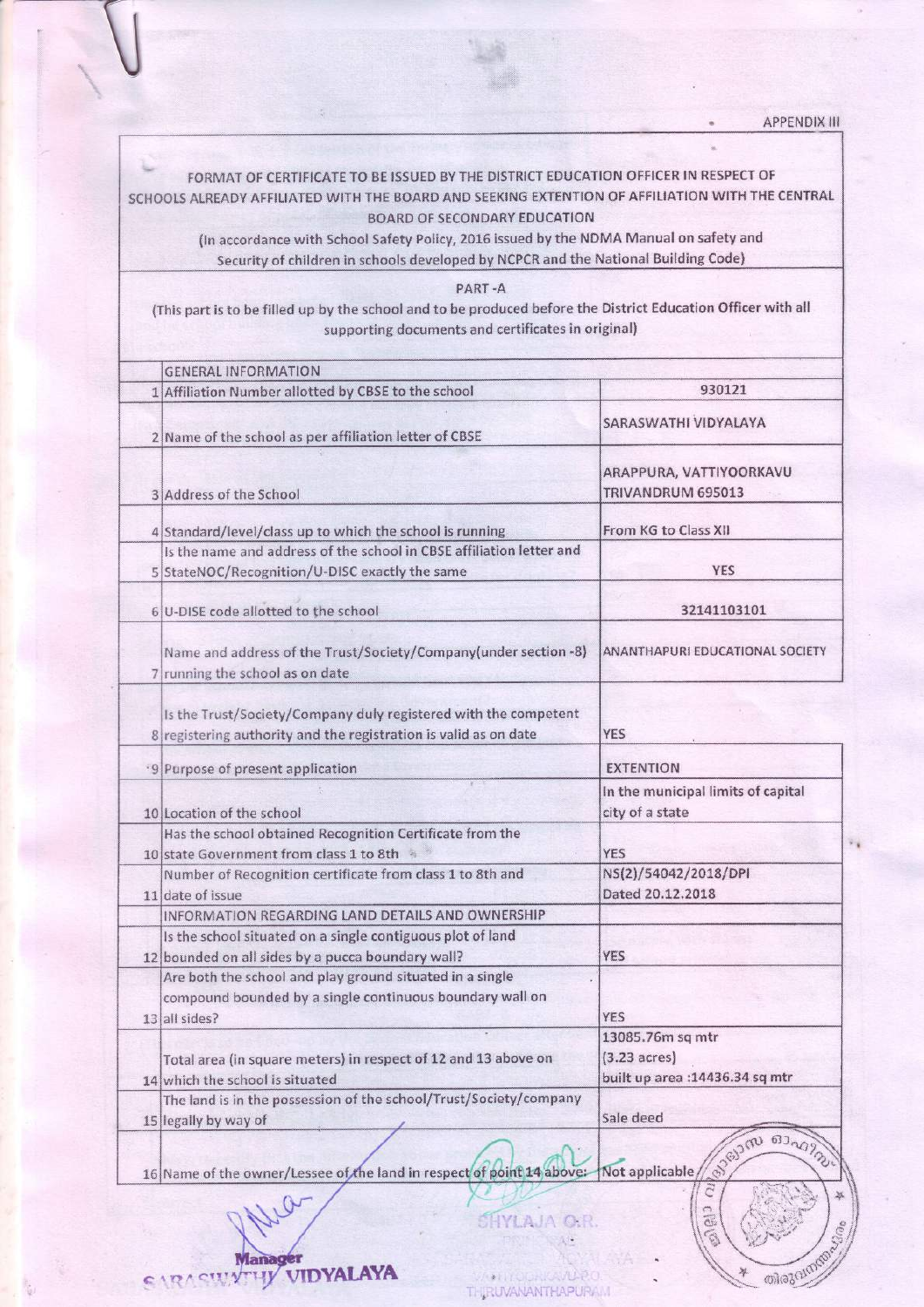| In case the land is in the possession of the society/school by way of                                         |                             |
|---------------------------------------------------------------------------------------------------------------|-----------------------------|
| $\langle \Delta y  $ lease as per state government norms, the period of lease                                 | Not applicable              |
| Is any public road, canal or through-fare, HT line etc, passing through                                       |                             |
| 18 the land in respect of point-14 above?                                                                     | <b>NO</b>                   |
|                                                                                                               |                             |
| INFORMATION REGARDING ESSENTIAL SAFETY REQUIREMENTS                                                           |                             |
|                                                                                                               |                             |
| Has the school been inspected by the Government engineer                                                      |                             |
| and he school building been found structurally safe for running                                               |                             |
| 19 a school?                                                                                                  | <b>YES</b>                  |
|                                                                                                               | 27.10.2021                  |
| 19(a) If yes the date of last inspection<br>Has the school been inspected by the officer of Government        |                             |
|                                                                                                               |                             |
| Fire Department and the school building been declared safe                                                    | <b>YES</b>                  |
| 20 for school from the point of view of fire safety?                                                          |                             |
| 20(a) If yes the date of last inspection                                                                      | 29.07.2021                  |
|                                                                                                               |                             |
|                                                                                                               |                             |
| Has the school compound been checked by the public health                                                     |                             |
| department and the health and sanitary conditions been found                                                  |                             |
| 21 to be satisfactory and the water has been found safe for drinking?                                         | <b>YES</b>                  |
| 21(a) lif yes the date of last inspection                                                                     | 26.10.2021                  |
|                                                                                                               |                             |
| INFORMATION REGARDING THE STAFF                                                                               |                             |
| Does the school have well defined service rules and conditions                                                |                             |
|                                                                                                               | <b>YES</b>                  |
| 22 as per prevalent norms of appropriate Government?                                                          |                             |
| Is the school paying salary to the teachers and other employees                                               |                             |
| 23 as per the norms of the aappropriate Government?                                                           | <b>YES</b>                  |
|                                                                                                               |                             |
|                                                                                                               |                             |
| Is the salary to the teachers and other employees of the school being                                         |                             |
| paid through the bank by mode of electronic clearing?                                                         |                             |
| 24 (payment by cheque or cash to the individuals is not allowed)                                              | <b>YES</b>                  |
|                                                                                                               |                             |
|                                                                                                               |                             |
|                                                                                                               | Signature with stam         |
| Signature w<br>nager                                                                                          | (of School Principal)       |
| (of School Magage<br><b>VIDVAL</b>                                                                            |                             |
|                                                                                                               | THIRUVANANTHAPURAM          |
| <b>PART-B</b>                                                                                                 |                             |
| (This part is to be filled -up by the District Education Officer after verifying all aupporting documents and |                             |
| certificates in original and visiting the school                                                              |                             |
|                                                                                                               |                             |
| File No B. 8685 2018                                                                                          | date of Issuance 03.03.2022 |
|                                                                                                               |                             |
| This is to certify that the information above provided by the school has been verified on the                 |                             |
| basis of all supporting documents & certificates and visiting the school and the information has been found   |                             |
| ò<br>1 correct                                                                                                |                             |
| Ĝ                                                                                                             | *                           |
|                                                                                                               |                             |
| æ<br>EDS<br>aaer                                                                                              | imposed !                   |
|                                                                                                               |                             |
| VATTIYOORKAVU-P.O.                                                                                            |                             |